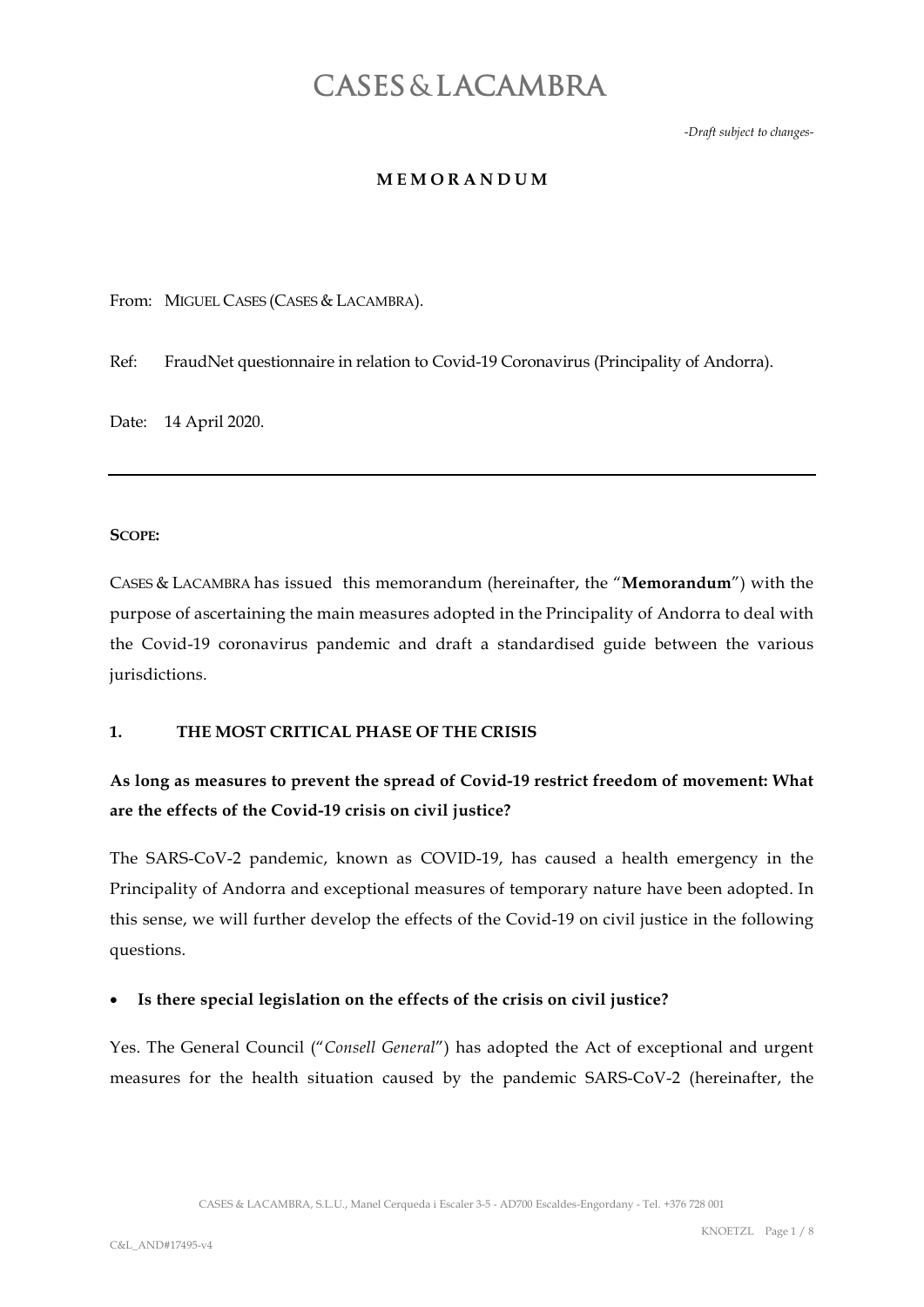"Omnibus Act")<sup>1</sup> affecting, among others, civil justice. This piece of legislation has been subsequently developed by the Supreme Council of Justice ("Consell Superior de la Justícia"), which approved three (3) agreements with direct effect on civil justice<sup>2</sup> (hereinafter, the "Agreements").

#### Does the crisis have an effect on court hearings?

Yes, the abovementioned regulations have established the suspension of all procedural deadlines provided in the Andorran procedural laws for all jurisdictional orders (including the Constitutional Court). The effects of this suspension apply from 14 March, 2020 (inclusive) until the day the Andorran Government decrees the end of the health crisis. All days included in this period will be considered as non-business days for procedural purposes.

This suspension does not affect: (i) habeas corpus proceedings; (ii) the preferential and urgent procedures for the protection of fundamental rights; (iii) proceedings with detainees or imprisoned persons; (iv) urgent prison surveillance proceedings; (v) resolutions of precautionary measures; (vi) adoption of measures at risk situation; and (vii) when the court agrees to take any procedural measure to avoid irreparable damage to the rights and interests of the parties.

All procedural actions taken during the suspension period will be valid and effective.

### Do court hearings take place during the crisis?

<sup>1</sup> Law 3/2020, of 23 March, on exceptional and urgent measures for the health emergency situation caused by the SARS-CoV-2 pandemic ("Llei 3/2020, del 23 de març, de mesures excepcionals i urgents per la situació d'emergència sanitària causada per la pandèmia de SARS-CoV-2").

<sup>2</sup> (i) Agreement dated March 15, 2020, by which the Supreme Council of Justice agrees on some complementary measures in order to develope the provision of article 1.d of the Government Decree dated March 14, 2020 for the establishment of exceptional measures for the situation of health emergency caused by the new coronavirus SARS-CoV-2 ("Acord de data 15 de març de 2020 pel qual el Consell Superior de la Justícia acorda unes mesures complementàries per tal de desplegar la disposició de l'article 1.d del Decret de Govern de data 14 de març de 2020 d'establiment de mesures excepcionals per la situació d'emergència sanitària causada pel nou coronavirus SARS-CoV-2"; (ii) Agreement dated March 18, 2020 by which the Supreme Council of Justice agrees on a number of measures to implement the provision of article 2 of the Government Decree dated March 17, 2020 ("Acord de data 18 de març 2020 pel qual el Consell Superior de Justícia acorda unes mesures per tal de desplegar la disposició de l'article 2 del Decret de Govern de data 17 de març de 2020"); and (iii) Agreement dated April 1, 2020 by which the Supreme Council of Justice adapts the measures in force according to the agreements dated 15 and 18 March, 2020 to the precepts established in the chapter seven of the law 3/2020, dated 23 March, 2020, of exceptional and urgent measures for the situation of sanitary emergency caused by the SARS-CoV-2 pandemic ("Acord de data 1 de abril de 2020 pel qual el Consell Superior de la Justícia adapta les mesures vigents segons acords de dates 15 i 18 de març de 2020 als preceptes establerts al capítol setè de la llei 3/2020, del 23 de març, de mesures excepcionals i urgents per la situació d'emergència sanitària causada per la pandèmia de SARS-CoV- $2'$ ).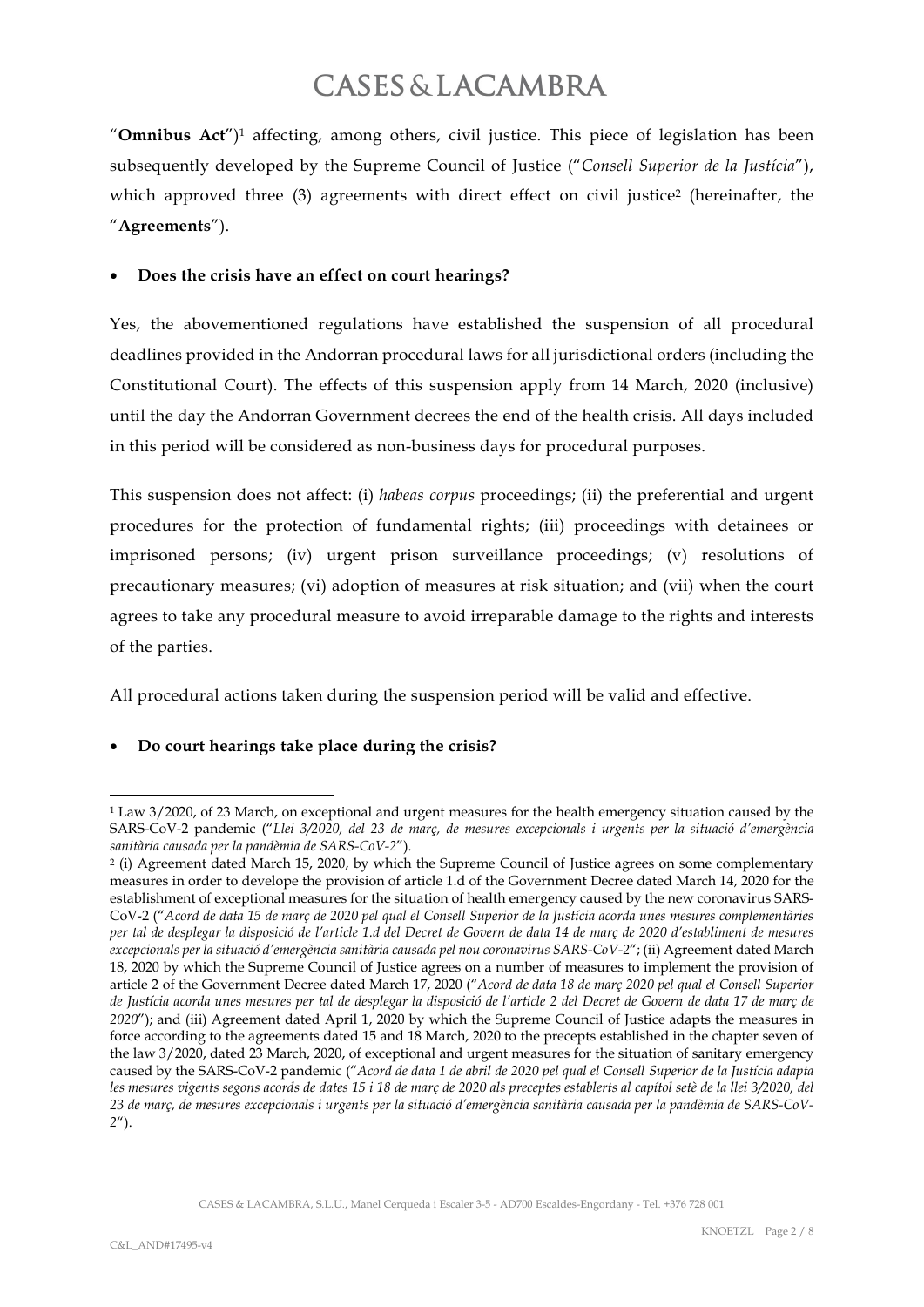Without prejudice to the suspension abovementioned, all procedural actions considered by the court to be undeferrable, or when the delay could lead to difficult or impossible repair damage to any party, may be carried out. Therefore, the judicial body only will take place the court hearings considered strictly essential.

Please, note that the proceeding before the duty courts shall be maintained in their usual conditions, where all the precautionary and hygienic measures recommended by the Andorran Government shall be implemented.

### Do court hearings take place in form of video conferences?

Yes, all the proceedings are permitted to be carried out by videoconference, complying with the requirements of two-way and simultaneousness and provided that the rights of defence and contradiction of the parties are ensured. In addition, the clerk of the court or the court itself must duly prove the identity of the parties by means of prior referral or direct exhibition of the relevant identity document.

#### Does the crisis have an effect on deadlines (of procedural and substantive law)?

Yes, the main effect is the total suspension of administrative and judicial deadlines from 14 March, 2020 (inclusive) until the day the Andorran Government decrees the end of the health emergency or after the expiry of two (2) months from the entry into force of the Omnibus Act (1 April, 2020). All days included in this period will be considered as non-business days for procedural and administrative purposes.

### Are deadlines of ongoing proceedings affected?

Yes, the deadlines of ongoing proceedings are suspended provided that these proceedings are not considered as undeferrable or when the delay of such proceedings could lead to difficult or impossible repair damage to any party.

#### Are deadlines for bringing actions affected (limitation periods)?

The general suspension of deadlines implies the suspension of prescription and expiry terms of all kinds of actions, until the day when the Andorran Government decrees the end of the health crisis.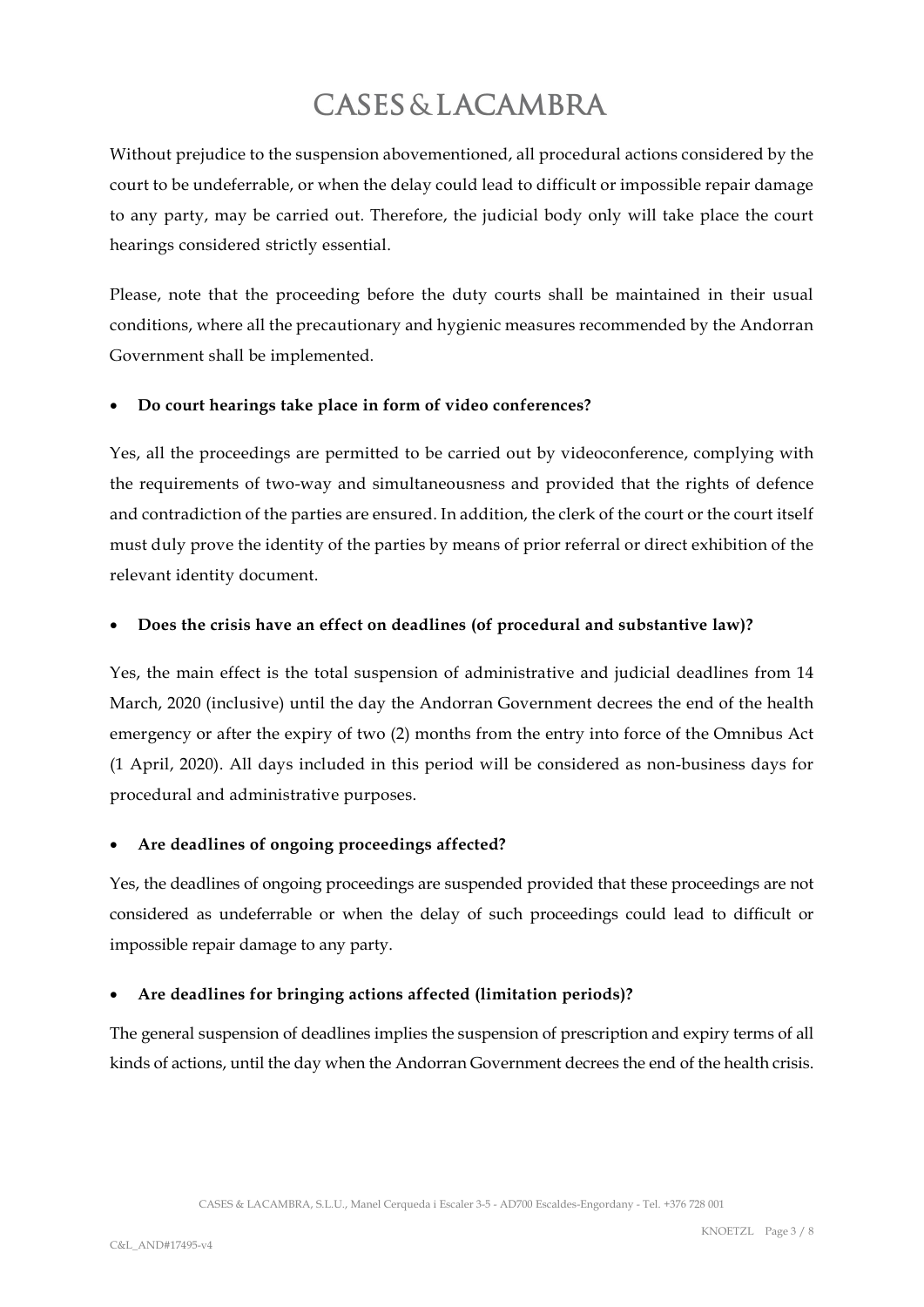Although an action may be filed as long as a prior request of an appointment has been made, the procedure will be suspended.

#### Does the crisis have an effect on enforcement?

Although there is no specific provision regarding enforcements, the suspension of all judicial and administrative deadlines implies the suspension of any execution procedure, unless it is considered by the court as a difficult or impossible-to-repair damage or undeferrable.

#### Are enforcement orders issued?

Please, see previous questions.

### Are there any effects on deadlines?

Ut supra.

### Can enforcement acts be postponed due to the crisis?

Ut supra.

### How do courts work during the crisis?

The courts will keep judicial activity to a minimum, maintaining essential services and duty services (both described above). The court only will take place the relevant actions considered strictly essential.

#### Are courts closed?

No, from 14 March 2020 (inclusive) until the day the Government decrees the end of the health crisis, the facilities of the Administration of Justice will be open from 8 a.m. to 2 p.m. and will operate by prior appointment.

### Can courts / judges be contacted?

Contact with the courts will be maintained on their usual terms. However, if the matter is not strictly essential, no response time will apply to them until the end of the health emergency. For any on-site procedure, it will be necessary to make an appointment in advance.

### Are documents served?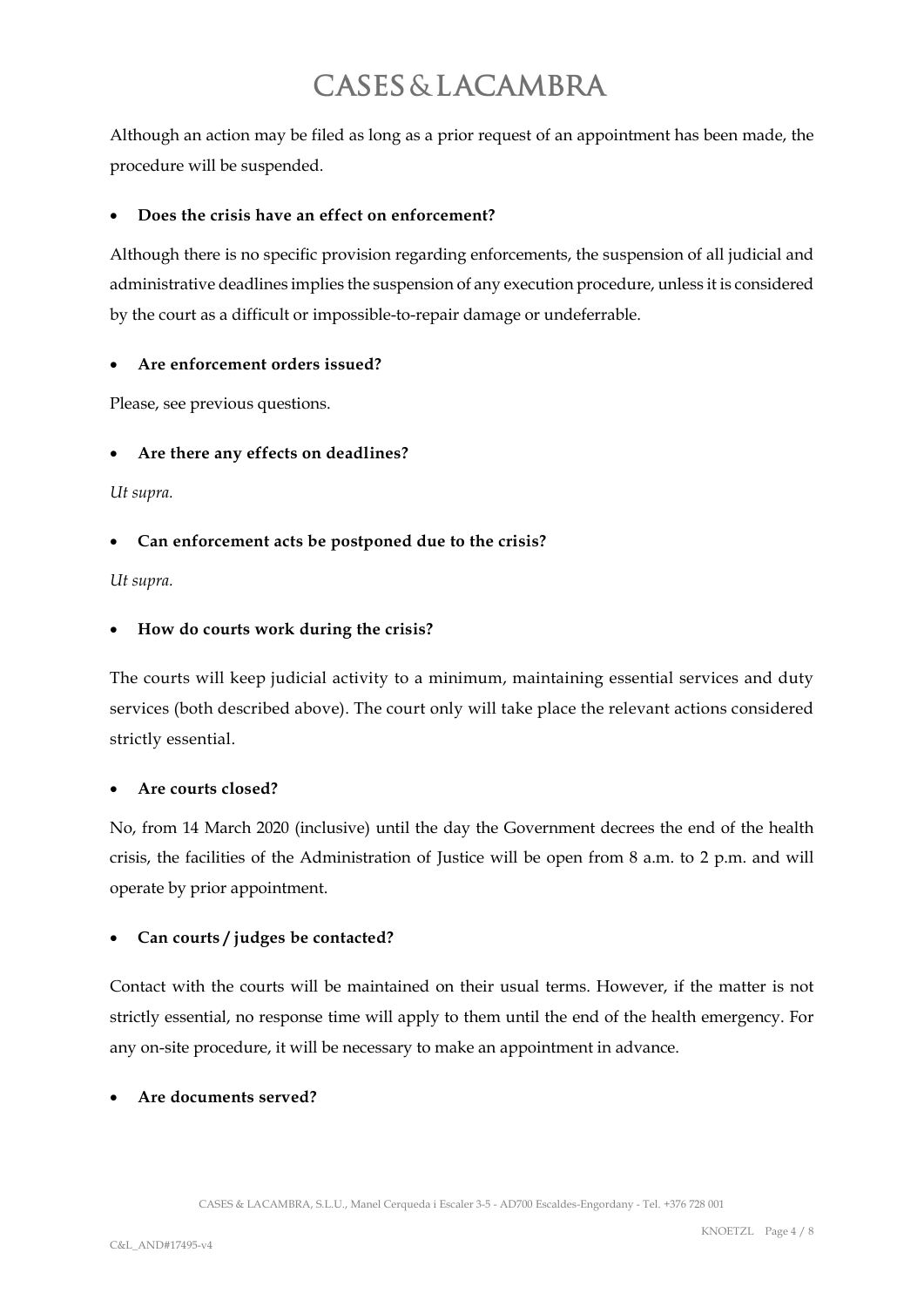The submission of documents will be possible through the usual channels, complying with the prior appointment procedure.

Please, note that the notifications will be made through the usual means<sup>3</sup>.

# How are particularly urgent matters handled, in particular requests for interim measures such as injunctions and freeze orders?

As indicated above, judicial activity shall not be suspended if the courts consider that a matter is undeferrable, or if its delay could lead to difficult or impossible-to-repair damage to any party. Therefore, it may agree on any injunctions and/or freezing orders as it deems necessary.

### How do lawyers work during the crisis?

As lawyers are considered to be a profession whose activity cannot be totally suspended, they are subject to on-call or stand-by shifts to meet the needs that arise during the health emergency period. They also have the duty to teleworking and carry out rotational shift measures as far as possible.

## How do banks work during the crisis?

By express exemption from the Andorran Government, banks are allowed to remain open during the health emergency. However, these entities are implementing measures to prevent contagion, such as limiting on-site attendance in favour of telephone assistance.

### Does the crisis have an effect on insolvency law?

Although there is no specific provision, the suspension of deadlines affects the obligation to file for bankruptcy, as well as for initiated proceedings or for the execution of such proceedings. Therefore, it will not be necessary to file for bankruptcy until the end of the health crisis is declared by government decree, while the insolvency proceedings already initiated will be suspended until judicial activity is resumed.

CASES & LACAMBRA, S.L.U., Manel Cerqueda i Escaler 3-5 - AD700 Escaldes-Engordany - Tel. +376 728 001

<sup>3</sup> In accordance with article 86.2 of the Constitution ("Constitució del Principat d'Andorra")and article 59 of the Qualified Law of Justice of 3 September 1993 ("Llei qualificada de la justícia, del 3 de setembre de 1993").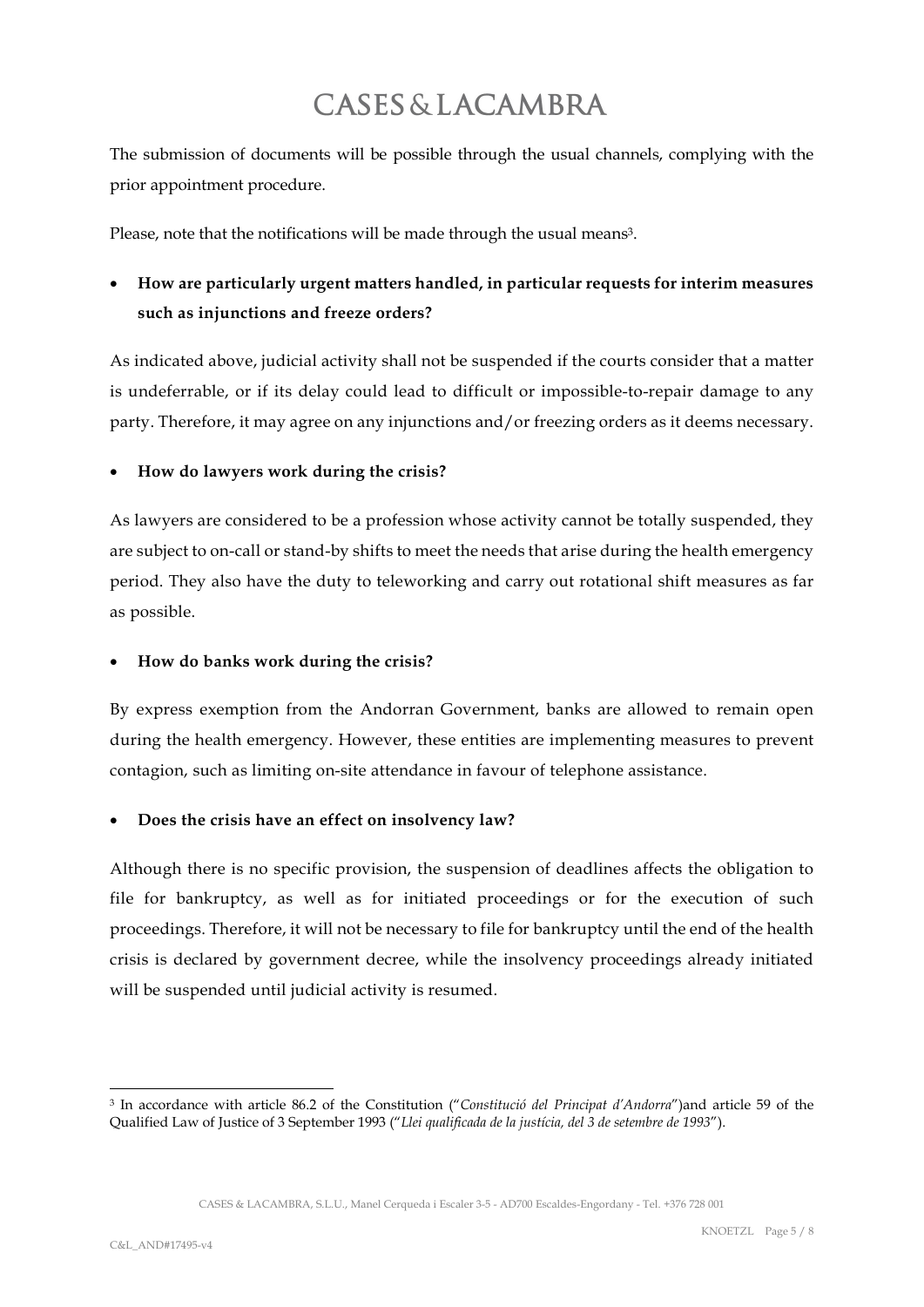However, the suspension of deadlines to file for bankruptcy does not imply the suspension of the right. Therefore, in those situations where the delay to file for bankruptcy could lead to difficult or impossible repair damage to the company or any third party, the court may adopt those urgent measure that are strictly necessary to avoid such damages.

#### Are there any further effects not addressed in the questions above?

It is necessary to highlight the special incidence of the suspension of administrative deadlines, which implies the paralysis of particularly institutions in the Principality of Andorra, such as the Government Department of Foreign Investment. Besides that, public notaries must respond to requests made to them in urgent situations and are subject to the same legal regime (on call) as lawyers.

#### 2. FORECAST: AFTER THE CRISIS AND LONG-TERM EFFECTS

# What are the consequences of the Covid 19 pandemic once the pandemic has abated, in the gradual return to a new normality and what are the long-term effects?

As indicated above, the measures taken in the context of the health crisis are of a temporary nature and will be withdrawn within two (2) months from 1 April, 2020 or at the time of the Government decree declaring the end of the emergency situation. Notwithstanding the foregoing, the Andorran Government is working on a protocol to develop the progressive withdrawal of these measures.

Moreover, the development of the crisis during the following days in the Principality of Andorra and the neighbouring countries will define the roadmap to be followed, therefore the short and long-term impact of the Covid-19 is still unknown.

### Which measures introduced during the crisis will be withdrawn immediately?

The general suspension of deadlines and jurisdictional activity will end at the moment in which the Government decrees the end of the health emergency. However, to date no legal framework has been approved, thus further development shall be required.

### Which measures will remain in place?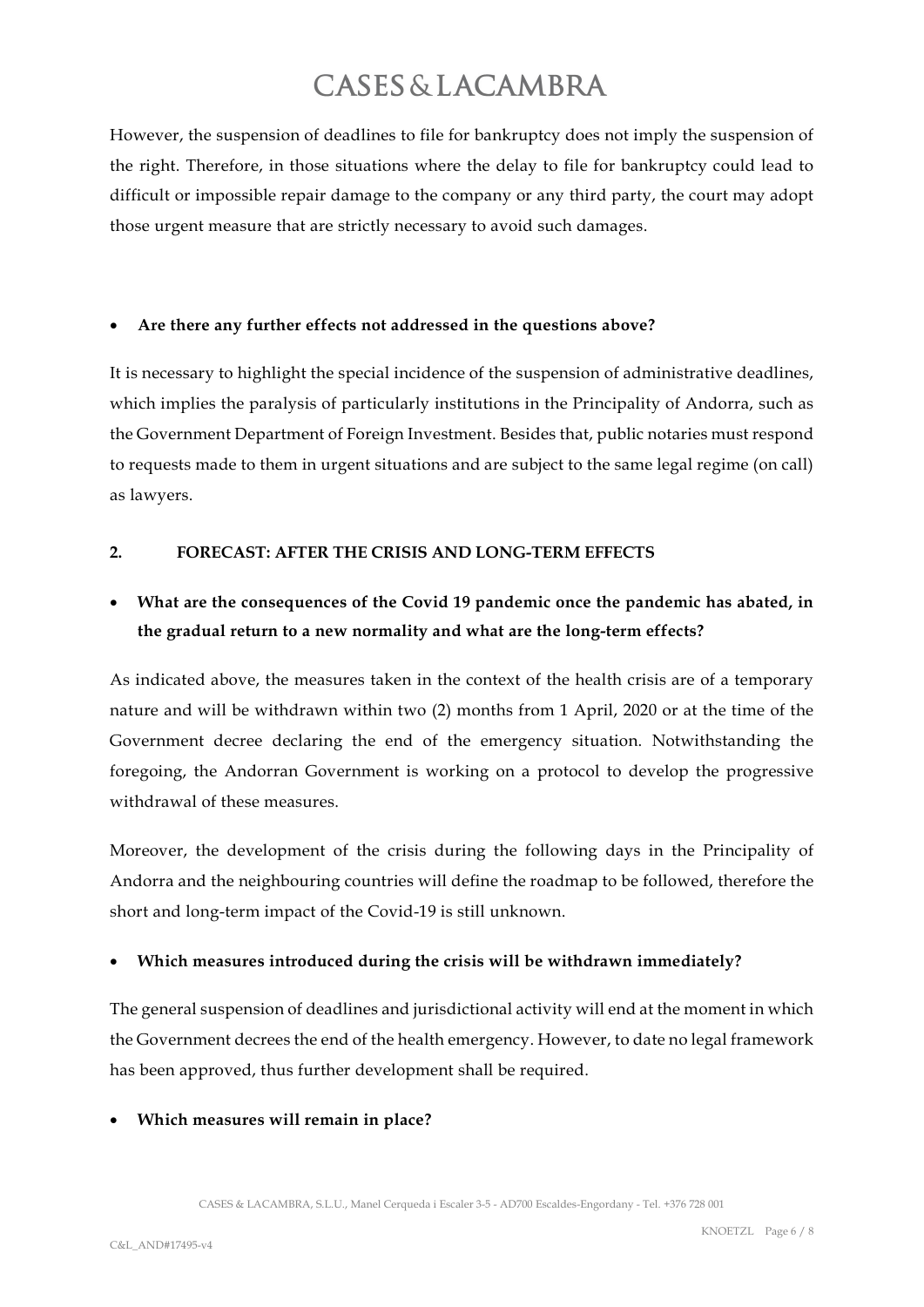Among the measures adopted to deal with the Covid-19 pandemic, the Andorran Government has agreed with the Association of Andorran Banks (hereinafter, the "ABA") to grant a line of credit to companies and the self-employed for a value of 180 million euros to cover situations of illiquidity that may arise during the health emergency. These loans will have a maximum duration of twelve (12) months4.

# Will enforcement of economic crime, including corruption matters be weakened due to the lack of financial resources?

While the health emergency has led to a wave of cyber-attacks (most notably phishing and smishing) the Government has approved different measures, amending the 2020 Budget Act<sup>5</sup> with the intention of covering all costs incurred by public bodies during the crisis.

## Do you expect a rise of new anti-corruption prosecutions after the crisis?

Due to the small size of the country and viewing the diligence with which both public and private bodies are facing this exceptional situation seems to indicate that there will not be an increase in anti-corruption prosecutions after the crisis. However the economic consequences of the crisis will probably make pre-existing fraud emerge. This will probably be a consequence to reporting obligations made by shareholders, partners etc under third party custody agreements that are typical in Andorra

### Will the ratio of third party funded matter rise?

Third party funding is residual in Andorra and we believe it will continue to be present in a small part. However third party funding could be present in more multijurisdictional cases with Andorran leg.

\* \* \* \* \*

The foregoing, save for involuntary errors or omissions, constitutes our vision on the subject in question, on which we willingly defer to any other opinion better founded in law. This

<sup>4</sup> Decree dated 24 March, 2020 approving an extraordinary program of guarantees for companies and businesses for the emergency health situation caused by SARS-CoV-2 coronavirus ("Decret del 24 de Març de 2020 d'aprovació d'un programa extraordinari d'avals per a empreses i negocis per la situació d'emergència sanitària causada pel coronavirus  $SARS-CoV-2"$ ).

<sup>5</sup> Law 2/2020 of 27 February on the budget for the year 2020 ("Llei 2/2020, del 27 de febrer, del pressupost per a l'exercici del 2020").